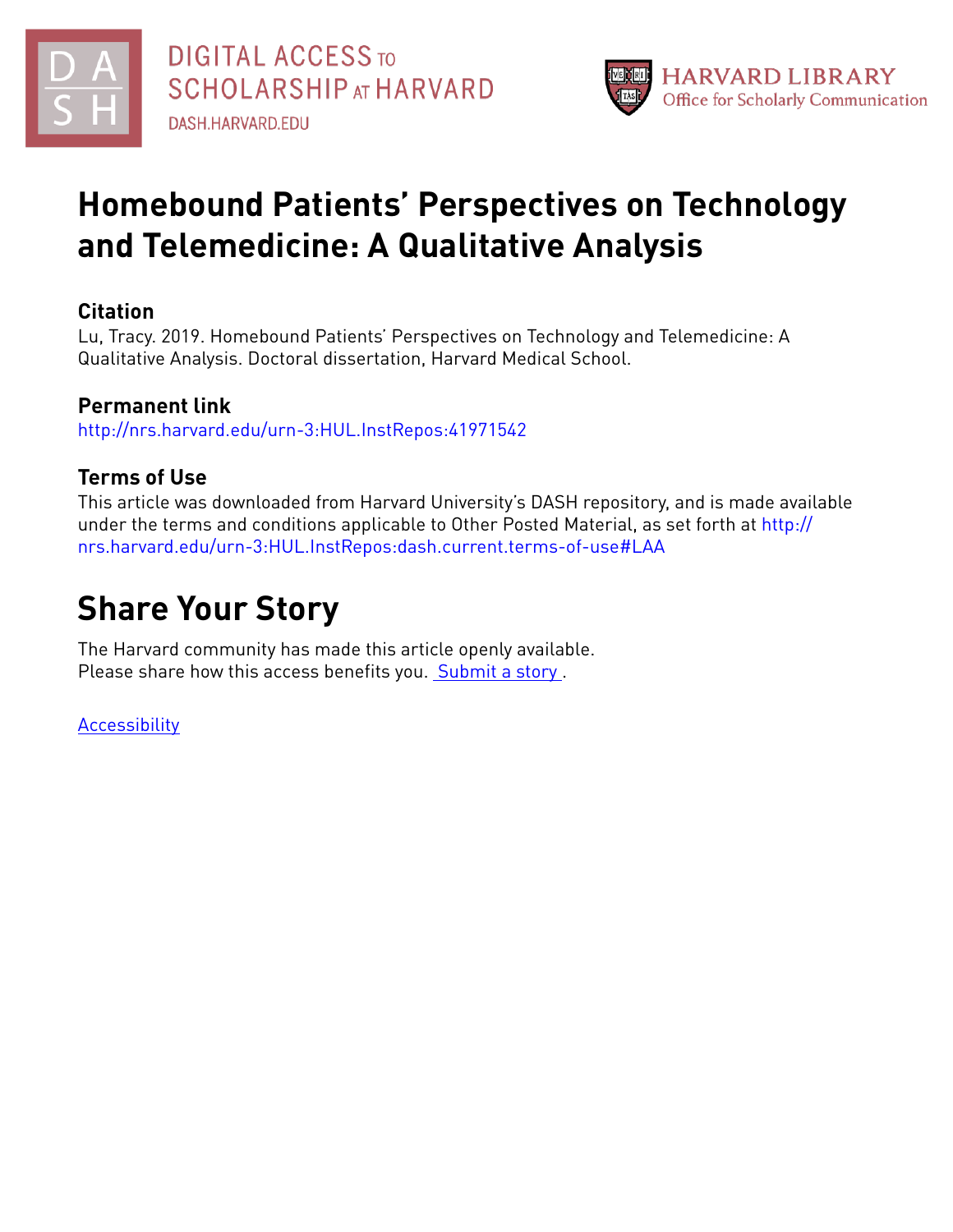## **Scholarly Report submitted in partial fulfillment of the MD Degree at Harvard**

**Medical School**

**Date:** 2 March 2019

**Student Name: Tracy Lu** 

**Scholarly Report Title:** Homebound Patients' Perspectives on Technology and Telemedicine: A Qualitative Analysis

**Mentor Name(s) and Affiliations:** Rose Kakoza, MD, MPH, Brigham and Women's Hospital; Arash Mostaghimi, MD, MPA, MPH, Brigham and Women's Hospital; Kristin Huang, MD, Tufts Medical Center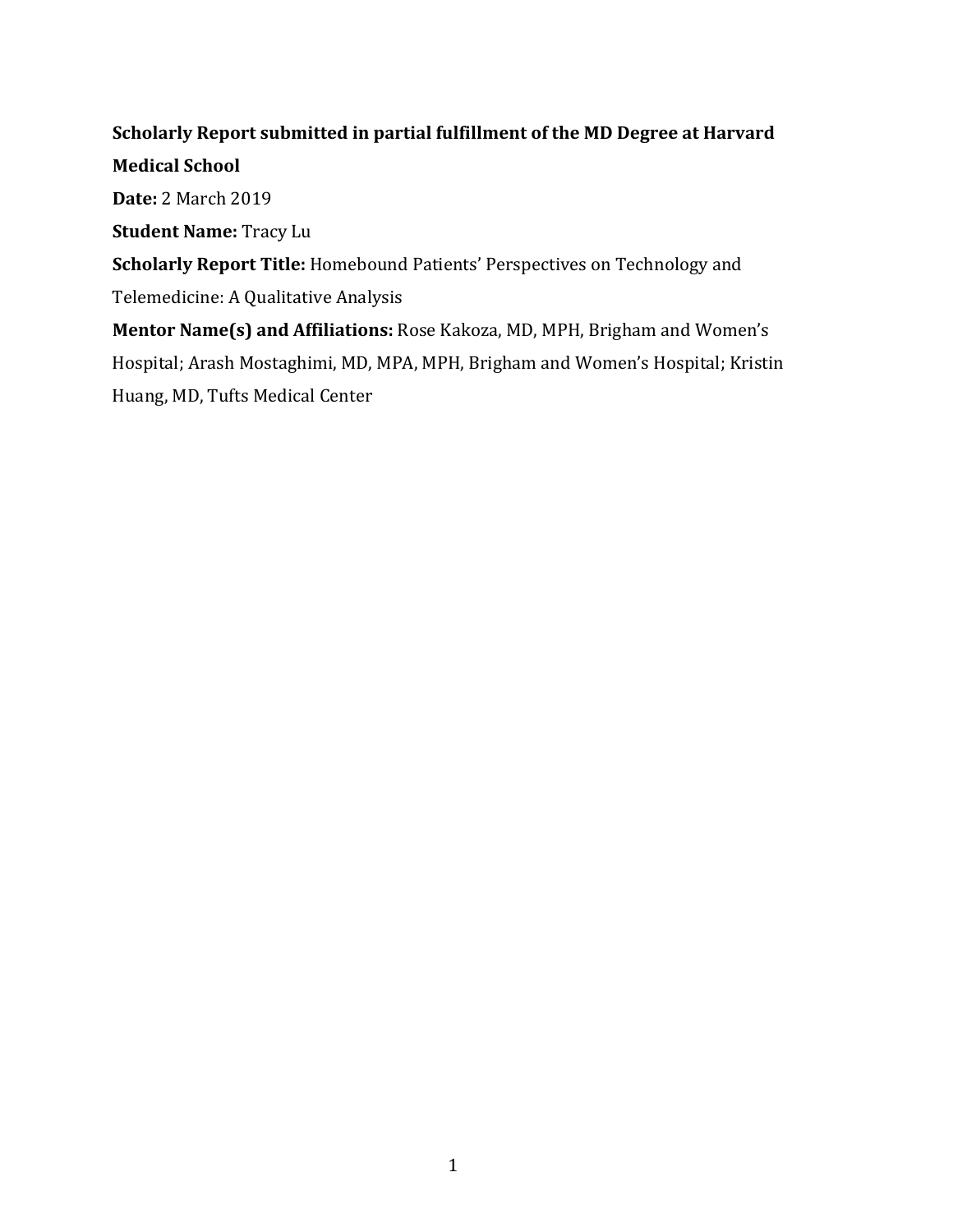### **Abstract**

Telemedicine holds promise in bridging the gap between homebound patients and high quality health care, but uptake of such technology remains limited. Qualitative interviews conducted with 17 homebound patients found two major barriers to telemedicine. First, participants who lack familiarity with technology are hesitant about telemedicine, as baseline use of technology in the home is limited, participants did not feel capable of learning, and the advantages of telemedicine were unclear. Second, homebound patients place a high value on in-office visits due to therapeutic benefit, face-to-face communication, and the social aspect of medical appointments.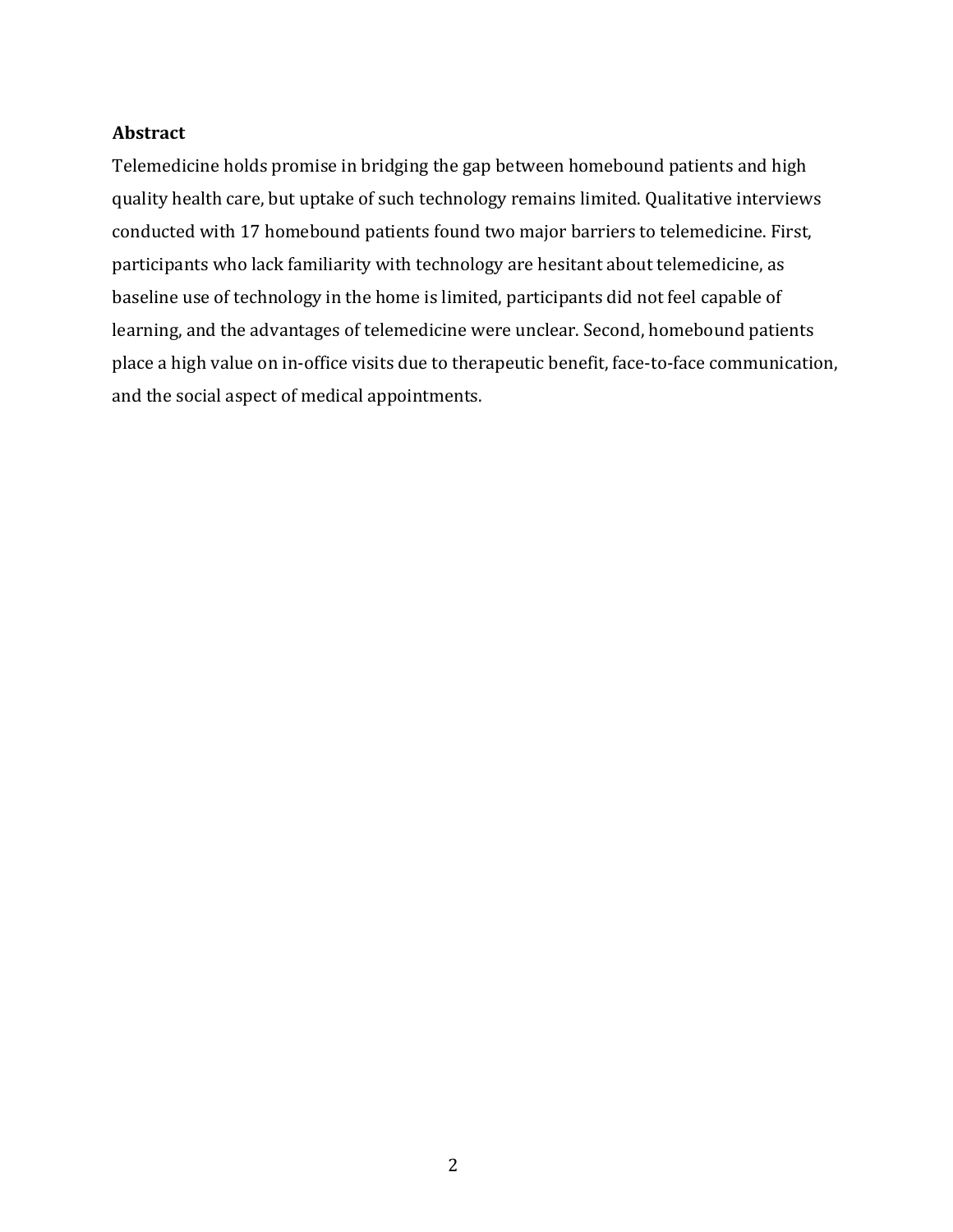# **Table of Contents**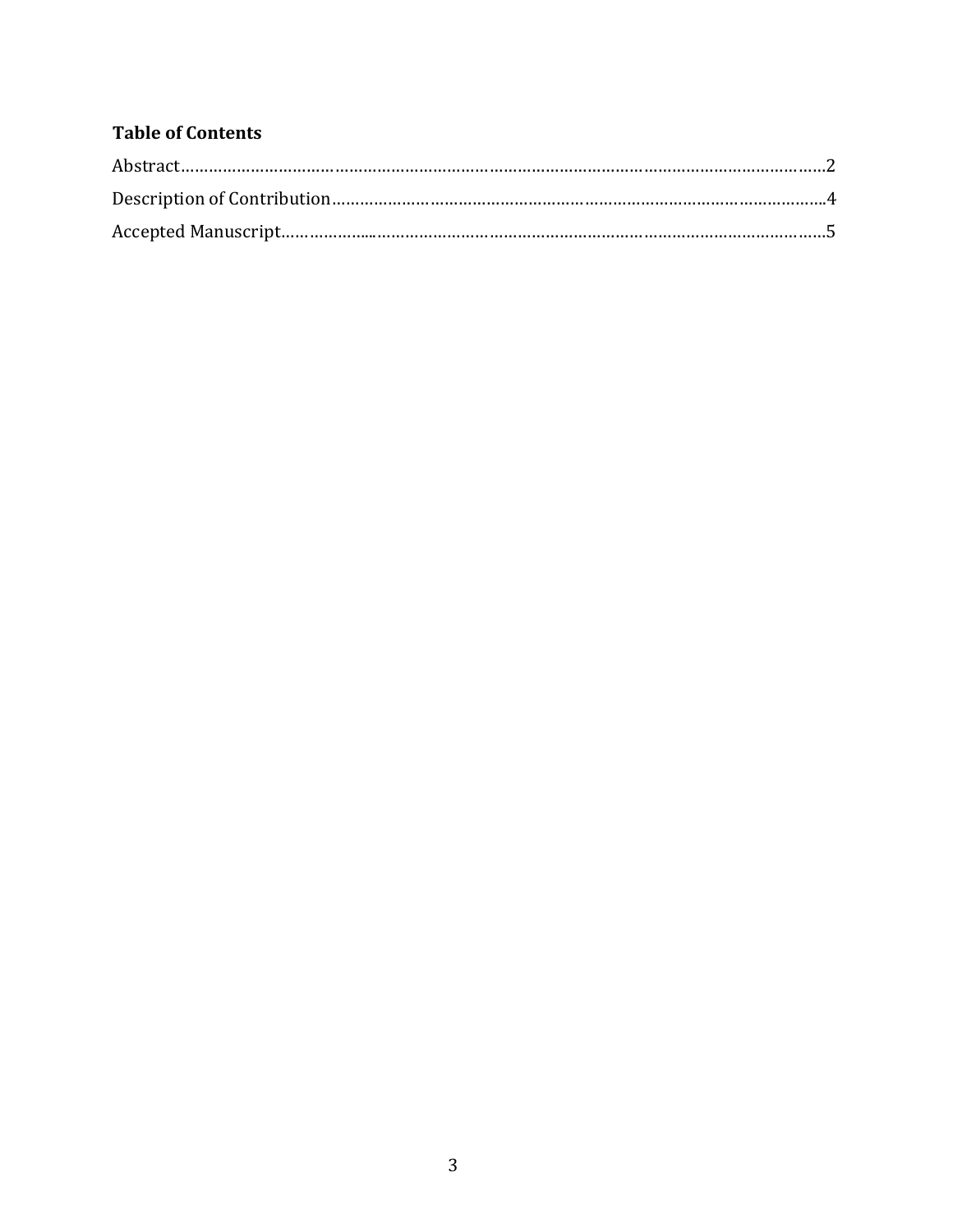## **Description of Contribution**

Scholarly Project Question: What is the opportunity for telemedicine among homebound patients?

I was the lead for this project and was the main contributor for project conception, project design, project execution, analysis, and manuscript writing. I worked closely with Dr. Kristin Huang, who was a resident at Brigham and Women's hospital at the time. Project conception: Dr. Huang was interested in studying homebound patients, a segment of patients often overlooked. I was interested in technology, telemedicine, and medical humanities. We combined our interests to create a project that would film homebound patients at their homes while asking them questions about their daily lives and their interactions with and attitudes towards technology.

Project design: Dr. Mostaghimi helped Dr. Huang and I with project design. Together we came up with the scope  $\left(\sim\!20\right)$  homebound patients, 2 hour interviews each) and the interview question guide.

Project execution: I reached out via phone to homebound patients provided by Upham Home Health Care to schedule all the patient home visits. I personally conducted most of the  $\sim$ 20 patient interviews, with Dr. Huang conducting a few. I had a student videographer with me to help film the sessions.

Analysis: Dr. Huang and I individually coded all the patient interviews, and then crossmatched our codes to produce a set of common themes that emerged. These themes were shared with Upham Health Care staff as part of a set of quality improvement initiatives (compiled and delivered by me), and are further discussed in our manuscript. Manuscript: The manuscript was written by Dr. Huang and I, who are co-first authors of the accepted manuscript. Dr. Mostaghimi helped serve as mentor and helped edit our manuscript. Our manuscript was accepted to Home Health Services Quarterly.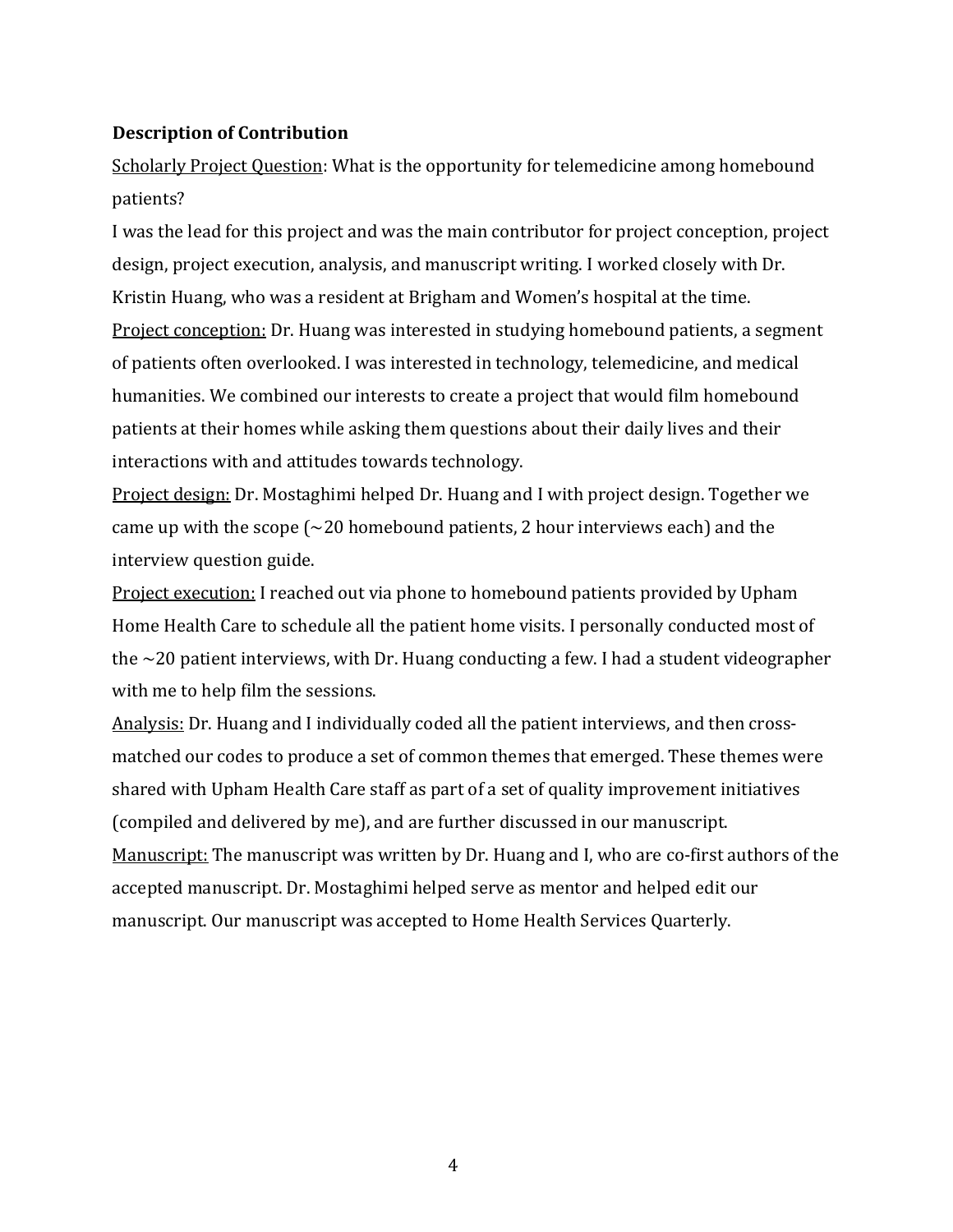### **Accepted Manuscript**

#### **Abstract**

Telemedicine holds promise in bridging the gap between homebound patients and high quality health care, but uptake of telehealth technologies remains limited. Qualitative interviews conducted with 17 homebound patients found two major barriers to telemedicine. First, participants who lack familiarity with technology are hesitant about telemedicine, as baseline use of technology in the home is limited, participants did not feel capable of learning, and the advantages of telemedicine were unclear. Second, homebound patients place a high value on inoffice visits due to therapeutic benefit, face-to-face communication, and the social aspect of medical appointments.

**Keywords:** Home health care, community and home care: service delivery/utilization, technology, technology: engaged, technology: literacy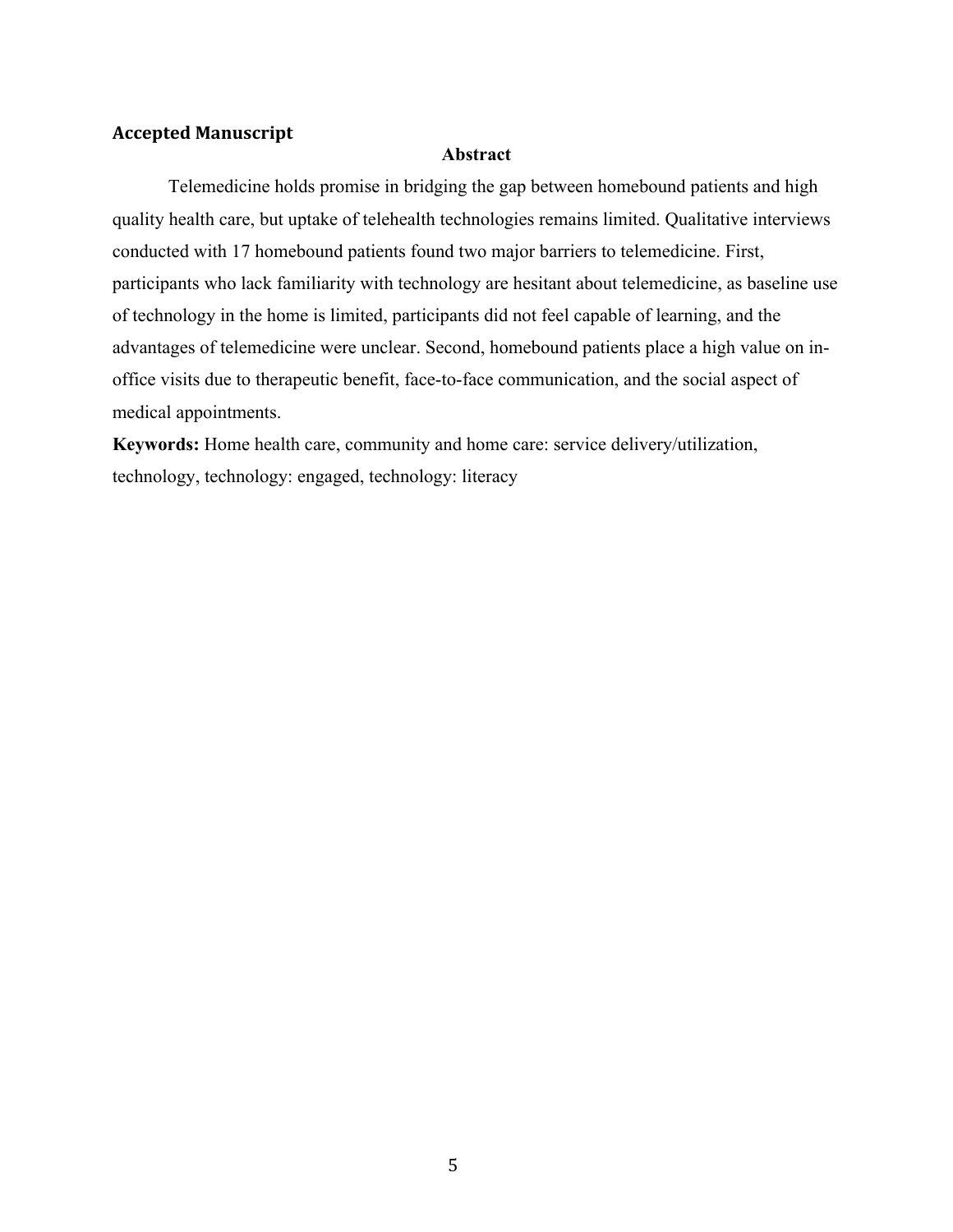#### **Introduction**

#### **Homebound Patients**

In 2011, approximately 20 percent (over 7 million adults) of community-dwelling Medicare patients in the U.S. were considered semi- (15%), mostly (4%), or completely (1%) homebound, as defined by frequency of leaving the home and whether leaving the home presents great difficulty or requires assistance (Ornstein et al., 2015). In the same year, three million people received Medicare home health care services (Centers for Medicare & Medicaid Services, 2012). These patients are often isolated, medically frail, and incur high costs of care, while facing burdensome medical conditions, financial stressors, and difficulties in access to care (U.S. Department of Health and Human Services, 2012).

#### **Telemedicine in Homebound Patients**

Given homebound patients' challenges in accessing care and high burden of disease, telemedicine is well-positioned to address gaps in homebound health care by providing care without requiring transportation to a clinical setting. Recent randomized controlled trials of homebound patients have shown that telehealth interventions can improve outcomes in depression as well as reduce emergency room visits in chronic obstructive pulmonary disease and heart failure (Choi et al., 2014b; Gellis et al., 2012; Gellis, Kenaley, & Ten Have, 2014). Observational studies have found promising results in telemonitoring of chronic wounds in homebound patients, in providing dental consults and education to the homebound elderly over computers, and in depression management of both English- and Spanish-speaking homebound patients with therapy via videoconference (Rees & Bashshur, 2007; Sheeran et al., 2011; Tomuro, 2004). Several of these studies have demonstrated that once homebound patients experience telehealth, they have very high rates of acceptance and approval (Choi et al., 2014c; Finkelstein et al., 2014; Gellis et al., 2012).

While telehealth interventions are well-accepted and efficacious in patients who are willing to use them, a substantial proportion of homebound patients – up to 80 to 90 percent – remain resistant to even trying to use these types of technology (Choi, Wilson, Sirrianni, Marinucci, & Hegel, 2014a; Finkelstein et al., 2014). Currently, only 21% of home health agencies offer telehealth services (National Association for Home Care and Hospice, 2008).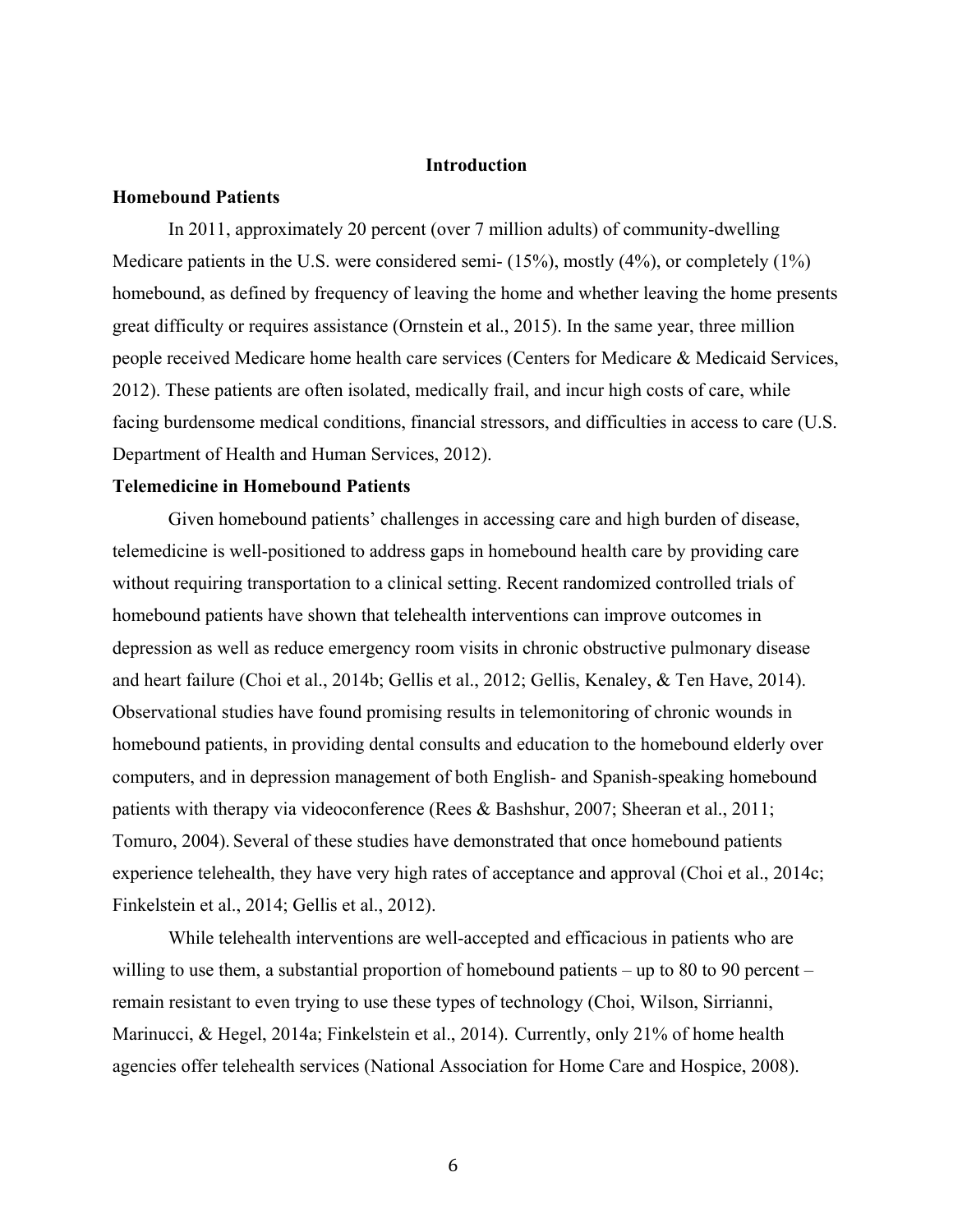Without greater widespread willingness to participate in telemedicine interventions, the benefits of increased access, improved outcomes, and cost savings of telehealth will remain limited.

The goal of this study was to use qualitative interviews to investigate the attitudes of homebound patients towards technology and telemedicine in order to identify and characterize impediments to telehealth acceptance.

#### **Methods**

#### **Participants**

Participants were recruited from patients receiving visiting nurse services from Upham's Home Care (a home care agency affiliated with a community health center) or from patients receiving services at Brigham and Women's Angiogenesis and Wound Healing Center. Inclusion criteria included patients who were 18 or older, met the Medicare definition of homebound, had received home care services for at least 1 month, and were English-speaking (Centers for Medicare & Medicaid Services, 2013). Patients who were unable to participate in interviews due to cognitive impairment were excluded. Participants were recruited from a pool of homebound patients identified by partner organizations. Other than a consideration for gender balance patients were selected randomly from this pool. A total of 17 participants were recruited.

A quality improvement IRB exemption was granted from the Harvard Medical School and the Partners Healthcare IRBs. All participants gave verbal and written consent to be interviewed and to have their interviews recorded.

#### **Study Design**

An interview guide was constructed around major themes for exploration, including homebound patients' views on communication with their healthcare providers and technology. The guide served as a template for each participant interview, with flexibility to pursue relevant topics important to patients in more depth. We refined the questions and adjusted the guide iteratively as new themes of interest emerged. Two trained interviewers conducted the interviews jointly from May to July 2015. Each interview lasted approximately 45 to 90 minutes and was recorded. Interviews were mostly conducted in patients' homes, though some were conducted at the Brigham and Women's Angiogenesis and Wound Healing Center in tandem with an office visit per patient preference.

#### **Analysis**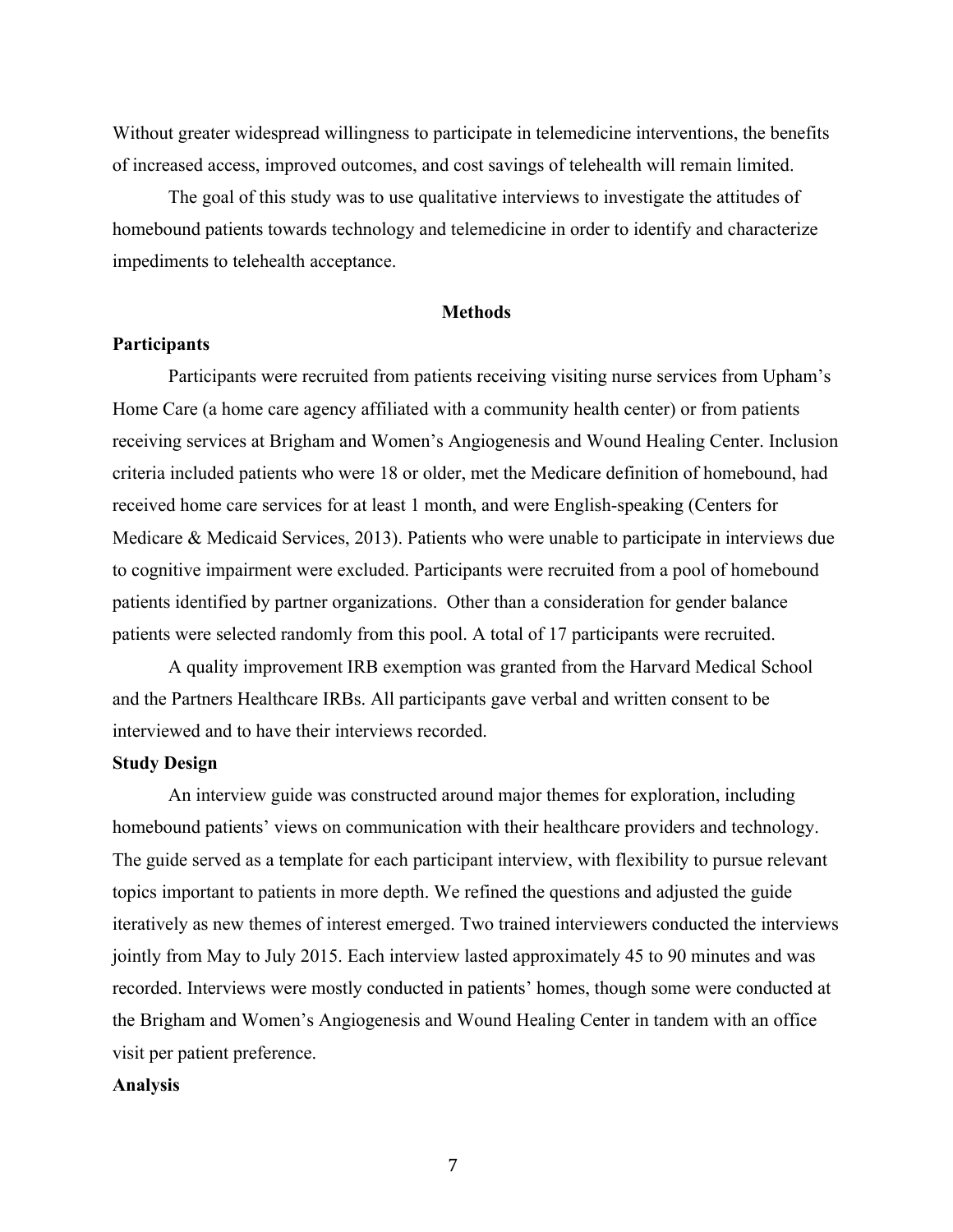After each interview, the two interviewers debriefed to identify key themes. Each interview was transcribed. Two of our researchers independently and inductively created coding categories to capture the major themes. Each transcript was coded using the immersion/crystallization technique to iteratively extract and describe the main points from each interview (Crabtree & Miller, 1999). We jointly reviewed the coded transcripts and reconciled the codes by consensus. During this process, we identified new codes as well as subthemes. We organized the transcript segments as well as the corresponding codes and subthemes in Microsoft Excel 2013. For the purpose of this analysis, one of us identified all the segments pertaining to technology or communication, and using the immersion/crystallization technique, analyzed the transcripts for the main learning points related to telemedicine (Crabtree & Miller, 1999). These were then reviewed by our team until consensus was reached.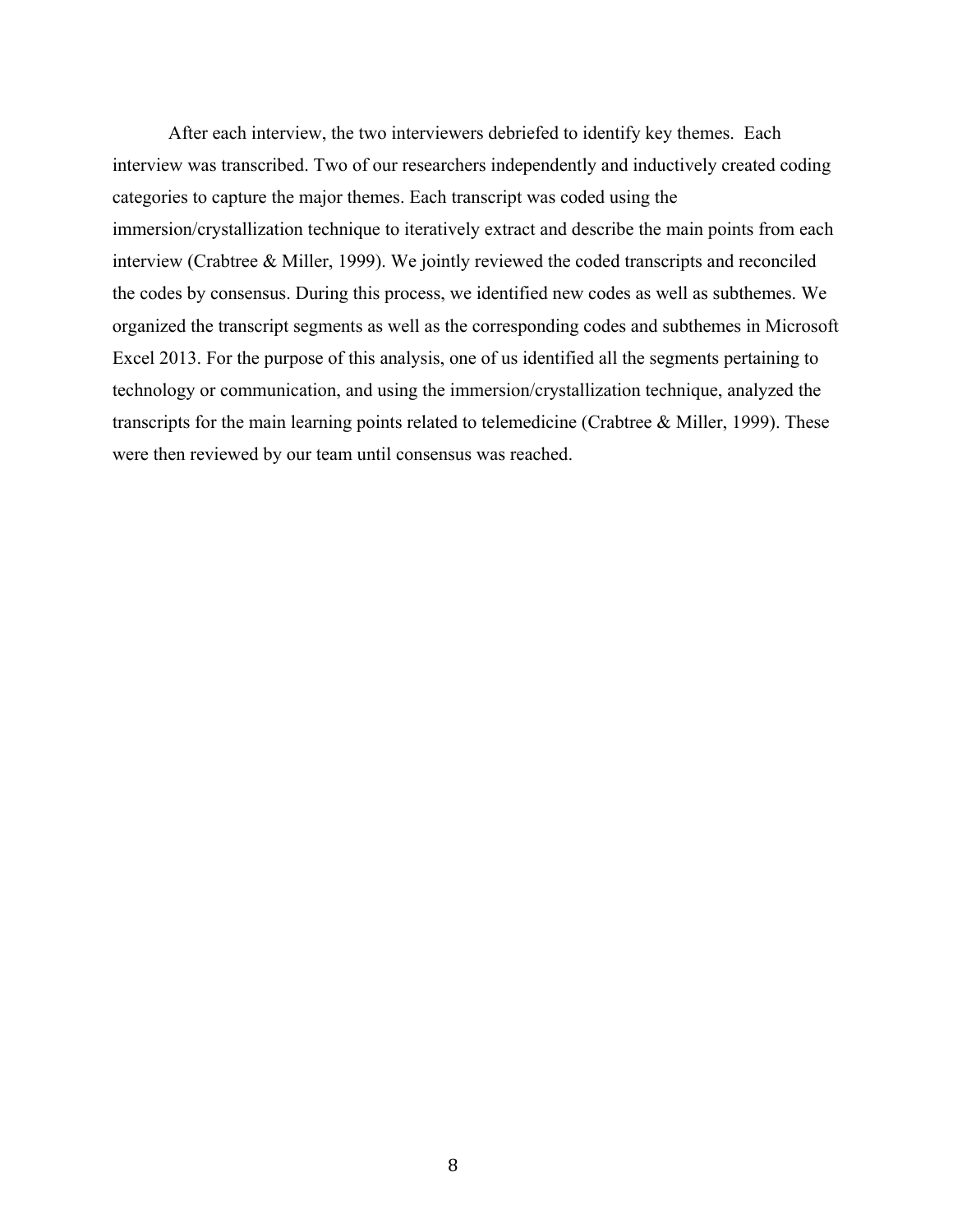#### **Results**

#### **Patient Characteristics**

Of the 17 participants, seven were male and ten were female, ranging in age from 25 to 86 years old. Thirteen were recruited from Upham's Home Care and four were recruited from Brigham and Women's Dermatology Chronic Wound Clinic. Of the participants, ten were African American, six were Caucasian, and one was Latino.

#### **General Attitudes**

Overall, nine participants had a largely negative view towards telemedicine, while five were open to using telehealth methods. Three had mixed opinions, with negative views towards videoconferencing and positive views towards telemonitoring devices.

#### **Barriers to Telemedicine in Homebound Patients**

**Concerns about technology.** One broad area of concern participants had regarding telemedicine were the challenges associated with using technology paired with uncertain advantages.

*Lack of familiarity with technology.* Only 6 of the 17 participants had a computer in the house and only 2 owned smartphones. Three patients with computers reported that they did not use them. For example, one participant who lived with her extended family mentioned her children and grandchildren used the computer, but she did not know how to use it, and she preferred a regular "flip" cell phone to the smartphone that her daughter had given her.

Participants voiced that one large concern with regards to communicating with clinicians using smart phones, videoconferencing, or computers was that they did not own the appropriate devices and were not familiar with how to use these types of technology. This baseline disconnect with technology seemed to perpetuate further disengagement: "I don't know how to use a computer; I'm not interested."

*Perceived inability to learn.* Even if the necessary telemedicine equipment were provided, several participants expressed doubts in their ability to learn how to use them: "I am totally idiotic with computers. I have a friend who used to work with me. He said, 'I'm going to teach you how to use that computer if I die.' I said okay. He spent days and days and I can't even open the stupid computer."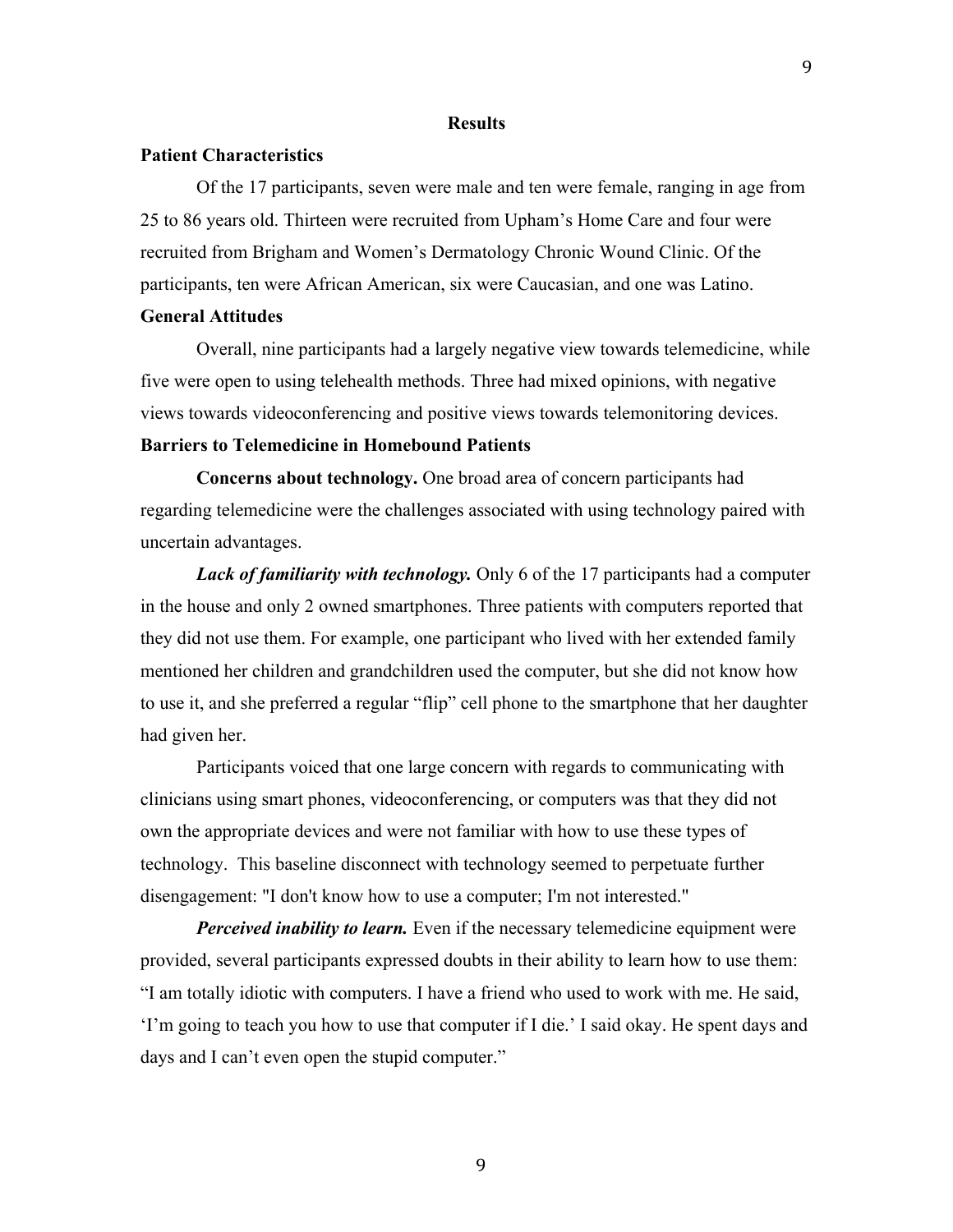Many of the older participants mentioned their age as they accounted for their discomfort with technology. One participant protested, "I'm an old man, not a young man; if I'm young, I'd need that" while another dismissed cell phones, computers, and other technology as belonging to "a different age…a different generation." Functional accessibility of technological devices was also an issue given patients' physical constraints. Two participants mentioned their inability to use a cell phone or smartphone as the numbers were too small for them to see or feel, and another stated her diseaseridden hands prevented her from using a computer.

*Unclear advantages of telemedicine.* Many participants stated they had no interest in learning to use new technology. Several stated that they would not want telehealth monitoring equipment because it would take too much effort to learn and to use regularly when their visiting nurse could measure the same parameters for them; some patients mentioned they'd rather just go to the doctor's office. Many patients voiced skepticism that telemedicine could bring benefits over conventional health care with comments such as "I'm not sure about that" and "I don't need that."

**Value of in-person clinical encounters.** The second major reason that many participants were not keen on telemedicine was due to a strong preference to see their health care providers in person, despite the difficulties in getting to appointments.

*Benefits of in-person evaluation, diagnosis, and therapeutic interventions.*  Several participants stated that being seen in person would facilitate a more thorough evaluation, including undergoing a physical examination "to make sure everything is working properly" and receiving appropriate diagnostic testing such as an electrocardiogram or laboratory tests. Participants appreciated the therapeutic touch that an in-person visit to their clinician provides: "[With videoconferencing], they couldn't touch me – I think that's important. They can't treat me that well just from a TV." Participants also mentioned specific therapeutic procedures, such as wound debridement, that could only happen in person.

*Preference for face-to-face communication.* Participants also valued on face-toface communication: "I'd rather prefer to talk personally to people, because I think talking to people you have an interaction that you cannot have if you see a screen." Others posited that videoconferencing would be "kind of mechanical; too impersonal."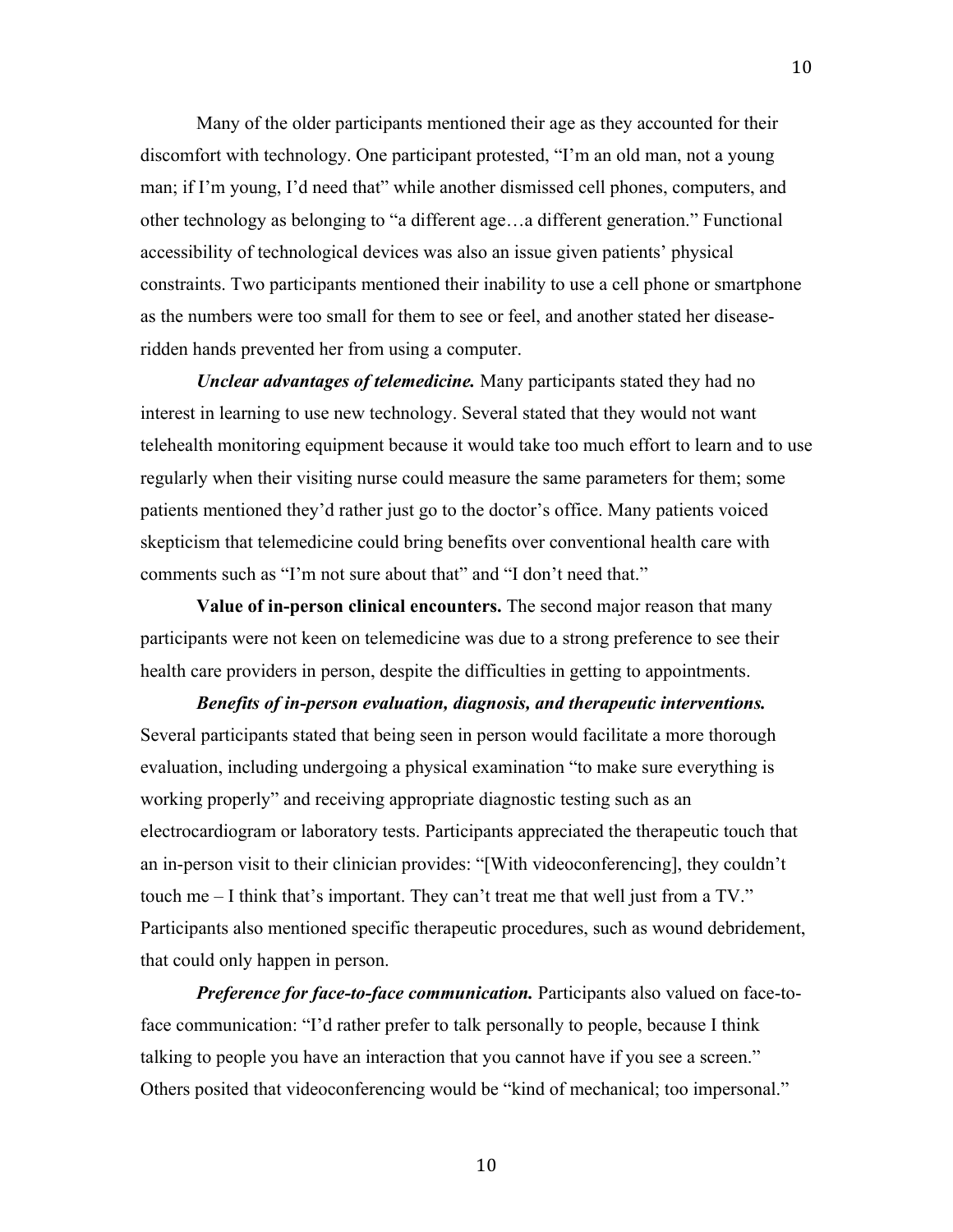Participants felt that clinicians would be less rushed in person than over the phone or over videoconferencing. They did not think that doctors had enough time to conduct a visit over the phone, and expressed that sitting down face-to-face across from a clinician would ensure that the clinician would not rush them.

11

*Clinic visits as relationship building.* Interestingly, some participants expressed that doctor's appointments, rather than being an inconvenience, were a good excuse to get out of their house. Most participants had a system for finding transportation to and from medical visits, and seemed to view them as a social outlet. One participant explained, "I have time."

#### **Positive Attitudes Towards Telemedicine**

**Baseline familiarity with technology.** Participants who expressed positive attitudes towards telemedicine were much more likely to be those who had some baseline level of comfort with technology, such as using email, Skype, YouTube, or online support groups. Some had prior positive experiences with telemedicine such as using a patient portal to view test results and contact their clinicians. Participants who already felt comfortable using the phone to consult with the doctor (for example, to obtain advice about whether to go to the emergency room) were most open to conducting a clinical visit over the phone.

**Convenience of telemedicine.** Those who were most strongly in favor of using telemedicine mentioned the benefits in terms of convenience and saving time. Participants appreciated that they would be able to avoid transportation hassles, and one stated that he only wanted to go into the doctor's office for in-person visits "if it's really necessary." Other participants were eager to use telehealth monitoring technology that automatically sends their physiologic parameters to the doctor's office so that they would not have to keep track of those measurements themselves. Some participants felt that telemedicine options would be particularly favorable during the wintertime, when traveling to clinic visits is especially burdensome.

Of note, some participants did mention that they would only be comfortable with telemedicine consults if they occurred in the context of a long-term relationship with a clinician.

#### **Discussion**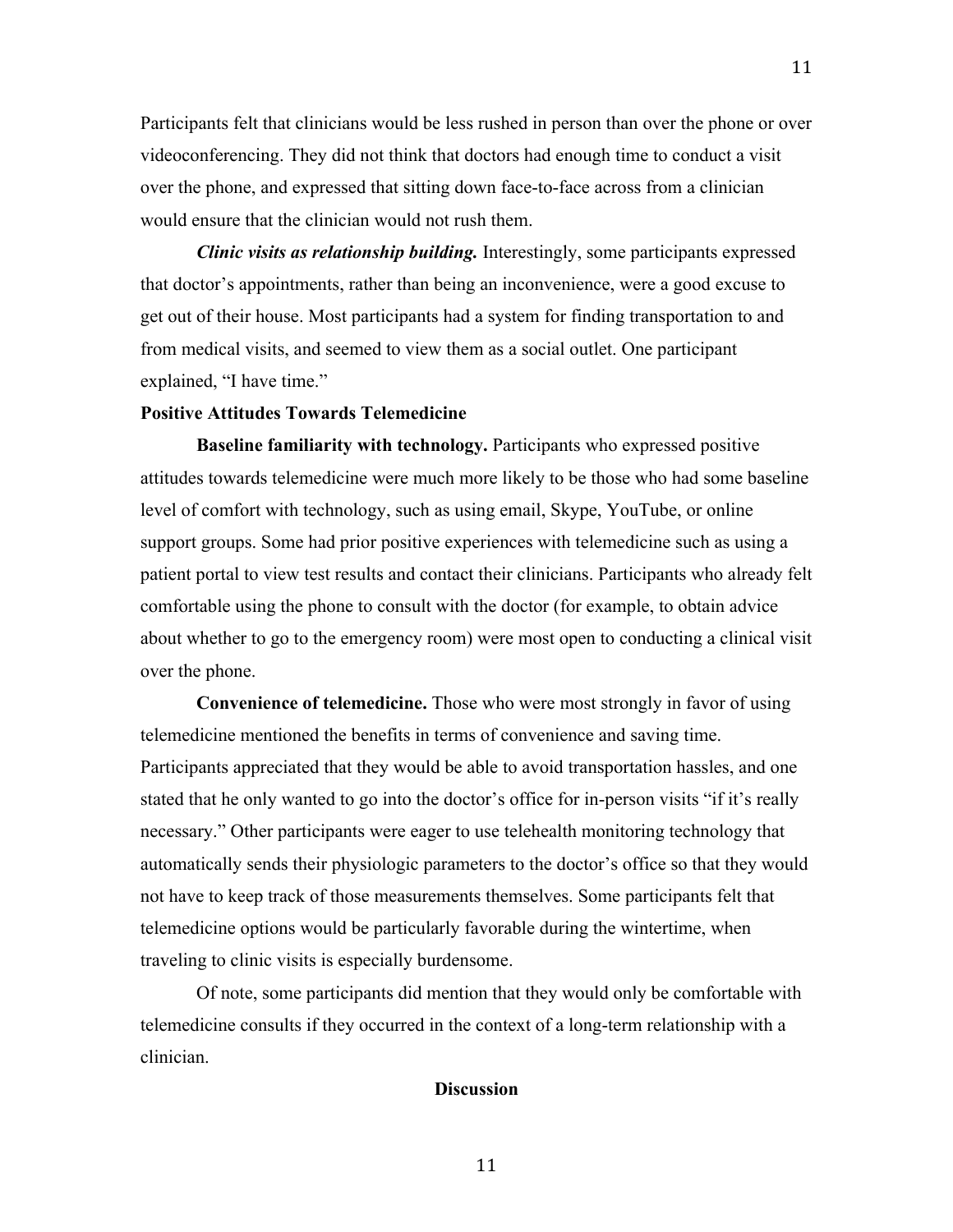Telemedicine has shown remarkable promise in increasing access, improving outcomes, and reducing costs in the care of homebound patients. However, a large portion of homebound patients refuse to use telemedicine as part of their health care (Choi et al., 2014a).

12

Our study employed qualitative interviews to investigate the underlying reasons behind homebound patients' hesitance in accepting telemedicine. The majority of participants were unenthusiastic about telemedicine approaches. This study is in keeping with other research that has described patients' largely negative attitudes towards telemedicine, but builds upon prior work by focusing on homebound patients, who stand to benefit the most from telehealth interventions, and by describing in detail the barriers towards telemedicine adoption (Call et al., 2015; Eikelboom & Atlas, 2005).

Prior studies have shown that once patients are exposed to telemedicine, their acceptance increases and they express interest in continuing in telehealth programs (Choi et al., 2014c; Cranen, Veld, Ijzerman, & Vollenbroek-Hutten, 2011; Finkelstein et al., 2004; Gellis et al., 2014; Mair & Whitten, 2000). However, patients who have deeply held beliefs that using these types of technology is too troublesome may be reluctant to even try telemedicine. One solution may be to perform in-home or peer-to-peer demonstrations of simple videoconferencing, telemonitoring equipment, and other telemedicine interventions to show patients what is entailed before asking patients to adopt them. Harnessing a patient's pre-existing trust in a visiting nurse by training the nurse to teach the patient to use the new technology may also help encourage adoption. Studies have shown that patients are often surprised by the convenience, ease of use, and in-person-like qualities of interacting with a clinician through videoconferencing (Choi et al., 2014b).

Participants placed a very high value on in-person office visits. While other studies have reported patient preference for in-person clinical encounters, this has not been described before in the homebound population, and is especially compelling considering the substantial burden and effort it takes for them to arrange transportation and get out of the house (Bürmann Genannt Siggemann, Mensing, Classen, Hornberg, & Terschuren, 2013; Call et al., 2015; Turner, Thomas, & Reinsch, 2004). In order to address homebound patients' desire for continued in-person interaction with their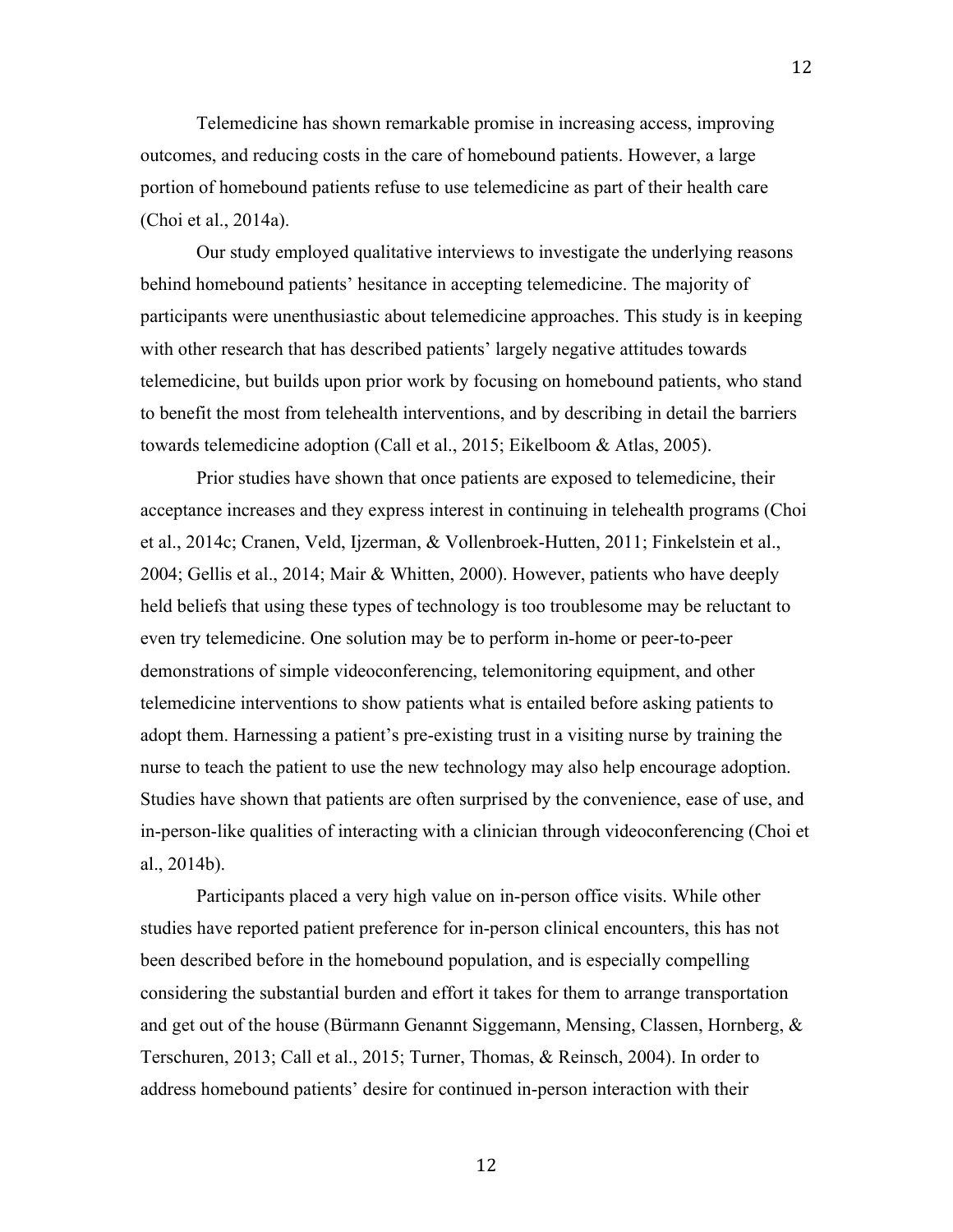clinicians, it may be beneficial if telemedicine approaches were incorporated into preexisting relationships of the patient's care team. As trust and rapport have already been established during in-person visits, communicating over unfamiliar means may be more acceptable and possibly more effective. It may also be helpful to emphasize to patients that telemedicine can create more connections (with greater access to specialists and therapists and more frequent access to primary care providers and telehealth nurses), rather than erode existing ones.

13

We also found that participants who were already technologically savvy were those with the most positive attitudes towards telemedicine. While this is anticipated, it highlights the underlying technology gap that may be driving many of the reservations homebound patients have towards telemedicine. Addressing this fundamental digital divide, such as by offering computer classes or discounted tablet devices, may help not only increase acceptance of telehealth interventions, but also give homebound patients new skills and a means of connecting with the outside world. While home care agencies and clinicians may not be the ones to tackle the technology gap themselves, the health care community can raise awareness about how this type of disparity affects patients' health and support measures to reduce the divide as our patients' advocates.

These results must be interpreted in the context of the study design. Although the number of patients in this study is limited, prior work in qualitative analysis has found saturation of themes at 12 participants, and we feel confident that our interviews with 17 participants captured the breadth of patient attitudes towards telemedicine (Guest, Bunce, & Johnson, 2006). Another limitation of our study is that the majority of our participants were referred by one of our partner home care agencies, which serves a mostly inner-city population in Boston. Thus, there was likely an overrepresentation of patients who are minorities and who are of low socioeconomic status. Many of our participants may be technologically disadvantaged at baseline, and populations with greater resources may have different opinions regarding telemedicine. Future studies in different patient populations may help elucidate an even broader range of perspectives on this topic.

There is great potential for telemedicine to positively impact homebound patients' lives, health, and finances. However, uptake of telehealth programs by patients and home care agencies remains lower than it could be (Bashshur, Shannon, Krupinski, & Grigsby,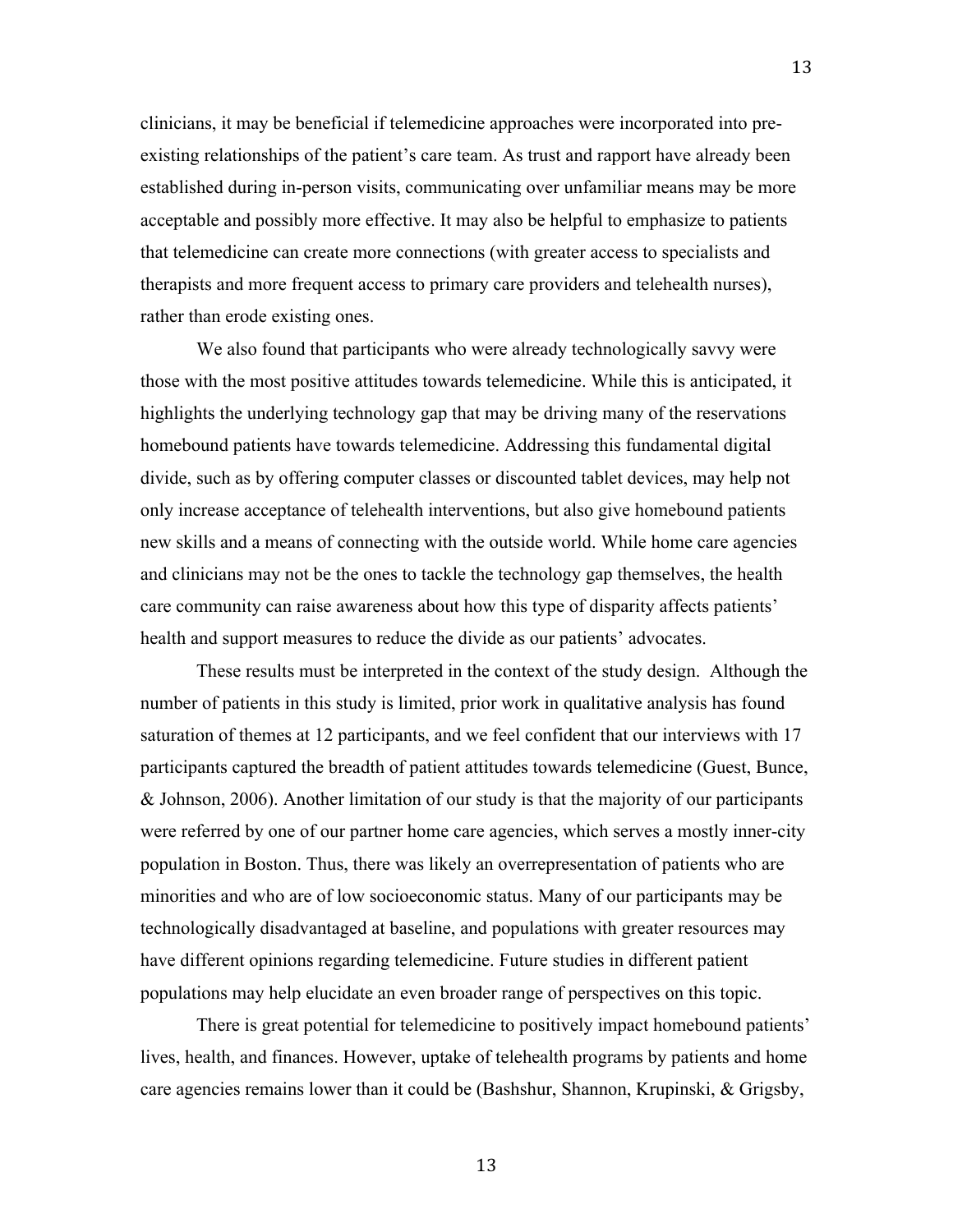2013). Through qualitative interviews, our study probed the attitudes of homebound patients towards technology and telehealth, and found two main barriers – lack of familiarity with technology and desire for in-person clinic visits – to participants' acceptance of telemedicine. Addressing these concerns will be critical to pave the road for broad adoption of telemedicine as a routine part of the care of homebound patients.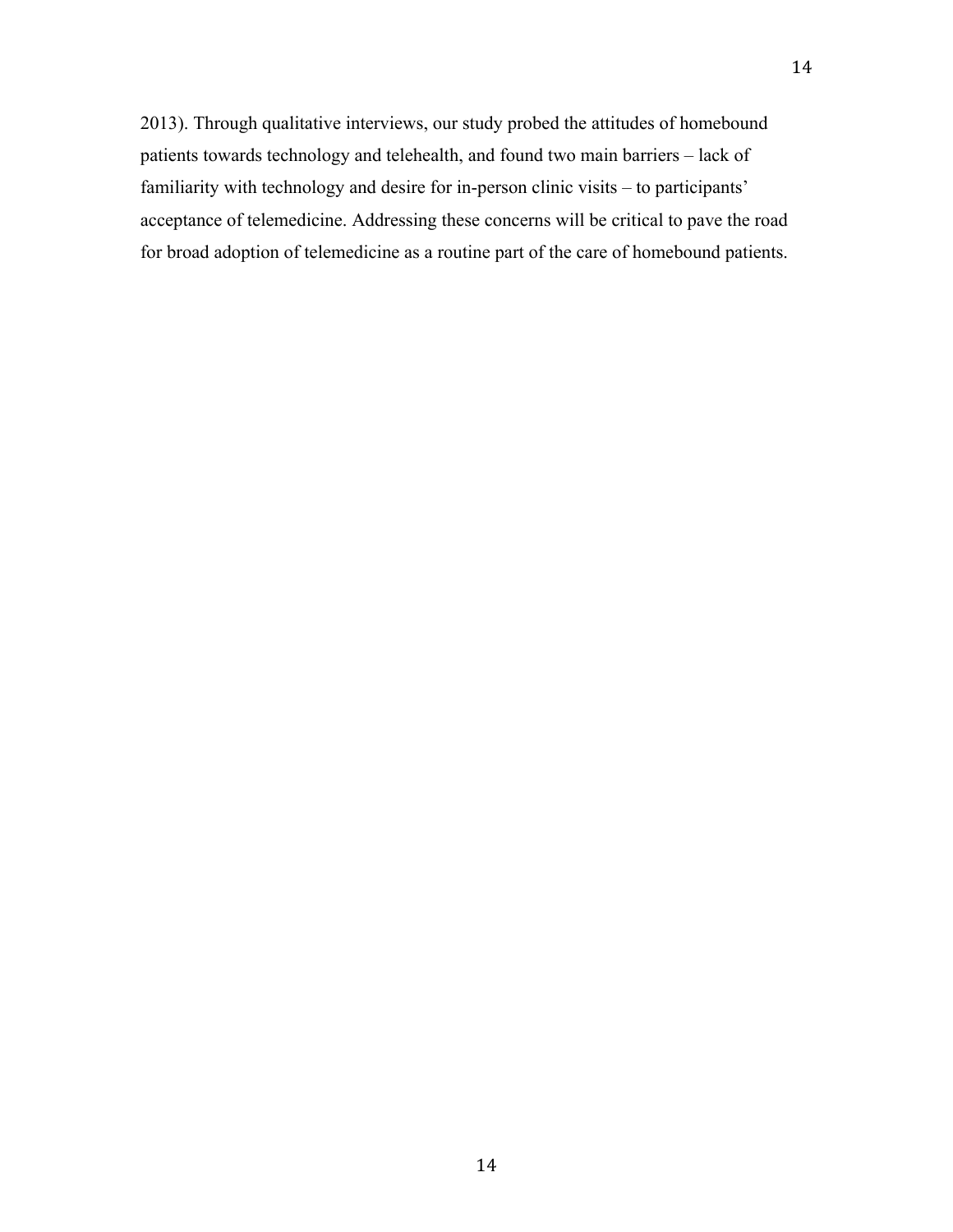#### **References**

- Bashshur, R.L., Shannon, G., Krupinski, E.A., & Grigsby, J. (2013) Sustaining and realizing the promise of telemedicine. *Telemed J E Health*, *19,* 339–345.
- Bürmann Genannt Siggemann, C., Mensing, M., Classen, T., Hornberg, C., & Terschuren, C. (2013) Specific health status has an impact on the willingness to use telemonitoring: Data from a 2009 health survey in North Rhine-Westphalia, Germany. *Telemed J E Health*, *19,* 692–698.
- Call, V.R., Erickson, L.D., Dailey, N.K., Hicken, B.L., Rupper, R., Yorgason, J.B. and Bair, B. (2015) Attitudes toward telemedicine in urban, rural, and highly rural communities. *Telemed J E Health, 21,* 644-51.
- Centers for Medicare & Medicaid Services. (2012) *Medicare and Medicaid statistical supplement, 2012*. Table 7.2. Persons served, visits, total charges, visit charges, and program payments for Medicare home health agency services: Calendar year 2011. Washington, DC. Retrieved from http://cms.hhs.gov/Research-Statistics-Data-and-Systems/Statistics-Trends-and-

Reports/MedicareMedicaidStatSupp/2012.html.

**Centers for Medicare & Medicaid Services. (2013) Home health: Clarification to benefit policy manual language on "confined to the home" definition. https://www.cms.gov/Regulations-and-**

**Guidance/Guidance/Transmittals/downloads/R172BP.pdf, accessed 9 August 2016.**

- Choi, N.G., Wilson, N.L., Sirrianni, L., Marinucci, M.L., & Hegel, M.T. (2014a) Acceptance of home-based telehealth problem-solving therapy for depressed, low-income homebound older adults: qualitative interviews with the participants and aging-service case managers. *Gerontologist, 54,* 704-13.
- Choi, N.G., Marti, C.N., Bruce, M.L., Hegel, M.T., Wilson, N.L. & Kunik, M.E. (2014b) Six-month postintervention depression and disability outcomes of in-home telehealth problem-solving therapy for depressed, low-income homebound older adults. *Depress Anxiety, 31,* 653-61.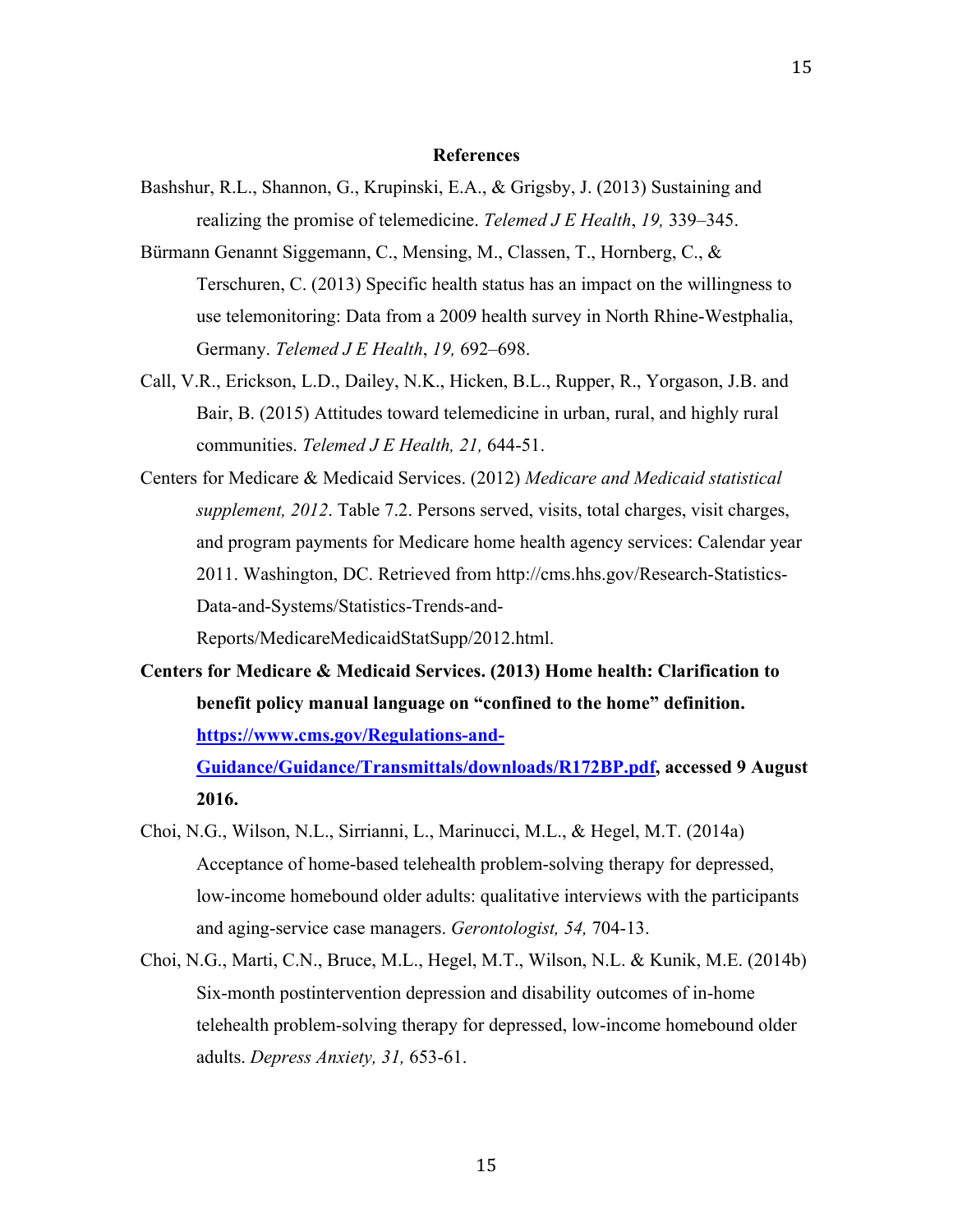- Choi, N.G., Hegel, M.T., Marti, N., Marinucci, M.L., Sirrianni, L., & Bruce, M.L. (2014c) Telehealth problem-solving therapy for depressed low-income homebound older adults. *Am J Geriatr Psychiatry, 22,* 263-71.
- Crabtree, B.F., & Miller, W.L. (1999) *Doing Qualitative Research.* Thousand Oaks, CA: Sage, 179-184.
- Cranen, K., Veld, R.H., Ijzerman, M., & Vollenbroek-Hutten, M. (2011) Change of patients' perceptions of telemedicine after brief use. *Telemed J E Health*, *17,* 530– 535.
- Eikelboom, R.H., & Atlas, M.D. (2005) Attitude to telemedicine, and willingness to use it, in audiology patients. *J Telemed Telecare*, *11,* 22–25.
- Finkelstein, S.M., Speedie, S.M., Demiris, G., Veen, M., Lundgren, J.M. & Potthoff, S. (2004) Telehomecare: quality, perception, satisfaction. *Telemed J E Health, 10,* 122-8.
- Gellis, Z.D., Kenaley, B., McGinty, J., Bardelli, E., Davitt, J., & Ten Have, T. (2012) Outcomes of a telehealth intervention for homebound older adults with heart or chronic respiratory failure: a randomized controlled trial. *Gerontologist, 52,* 541- 52.
- Gellis, Z.D., Kenaley, B.L., & Ten Have T. (2014) Integrated telehealth care for chronic illness and depression in geriatric home care patients: the Integrated Telehealth Education and Activation of Mood (I-TEAM) study. *J Am Geriatr Soc, 62,* 889- 95.
- Guest, G., Bunce, A., & Johnson, L. (2006) How many interviews are enough? *Field Methods*, *18,* 59–82.
- Mair, F., & Whitten, P. (2000) Systematic review of studies of patient satisfaction with telemedicine. *BMJ, 320,* 1517–1520.
- National Association for Home Care and Hospice. (2008). Philips National Study on the Future of Technology and Telehealth in Home Care. Andover, MA.
- Ornstein, K.A., Leff, B., Covinsky, K.E., Ritchie, C.S., Federman, A.D., Roberts, L., Kelley, A.S., Siu, A.L., & Szanton, S.L. (2015) Epidemiology of the homebound population in the United States. *JAMA Intern Med, 175,* 1180-1186.